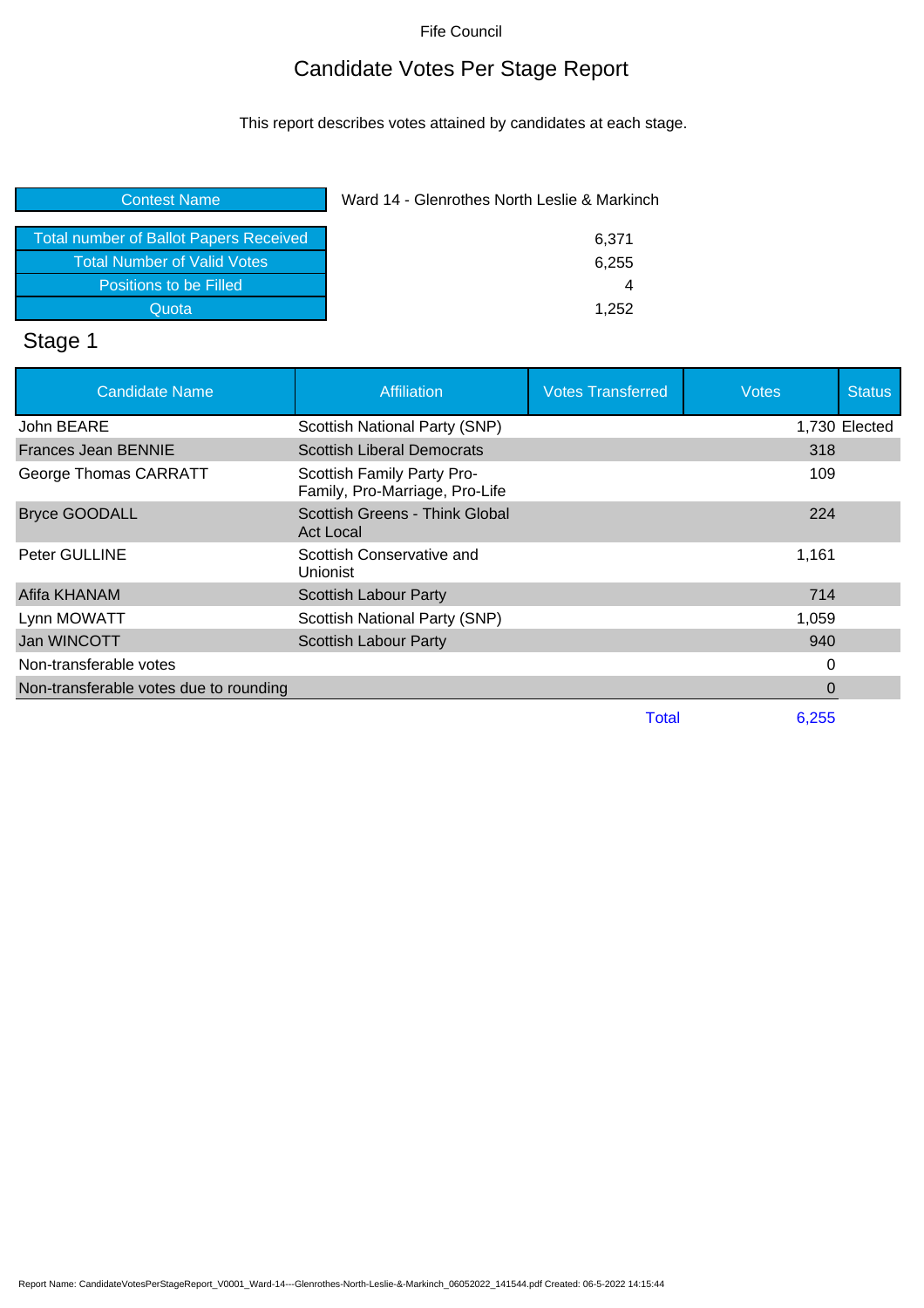# Candidate Votes Per Stage Report

This report describes votes attained by candidates at each stage.

# Stage 2

# Surplus of John BEARE 478.00000

| <b>Candidate Name</b>                  | <b>Affiliation</b>                                           | <b>Votes Transferred</b> | <b>Votes</b>        | <b>Status</b> |
|----------------------------------------|--------------------------------------------------------------|--------------------------|---------------------|---------------|
| John BEARE                             | Scottish National Party (SNP)                                | -478.00000               | 1.252.00000         |               |
| Frances Jean BENNIE                    | <b>Scottish Liberal Democrats</b>                            | 11.32830                 | 329.32830           |               |
| George Thomas CARRATT                  | Scottish Family Party Pro-<br>Family, Pro-Marriage, Pro-Life | 3.59190                  | 112.59190           |               |
| <b>Bryce GOODALL</b>                   | Scottish Greens - Think Global<br>Act Local                  | 32.60340                 | 256.60340           |               |
| <b>Peter GULLINE</b>                   | Scottish Conservative and<br>Unionist                        | 4.97340                  | 1,165.97340         |               |
| Afifa KHANAM                           | <b>Scottish Labour Party</b>                                 | 12.98610                 | 726.98610           |               |
| Lynn MOWATT                            | Scottish National Party (SNP)                                | 374.38650                | 1,433.38650 Elected |               |
| Jan WINCOTT                            | Scottish Labour Party                                        | 11.88090                 | 951.88090           |               |
| Non-transferable votes                 |                                                              | 26.24850                 | 26.24850            |               |
| Non-transferable votes due to rounding |                                                              | 0.00100                  | 0.00100             |               |
|                                        |                                                              | Total                    | 6,255.00000         |               |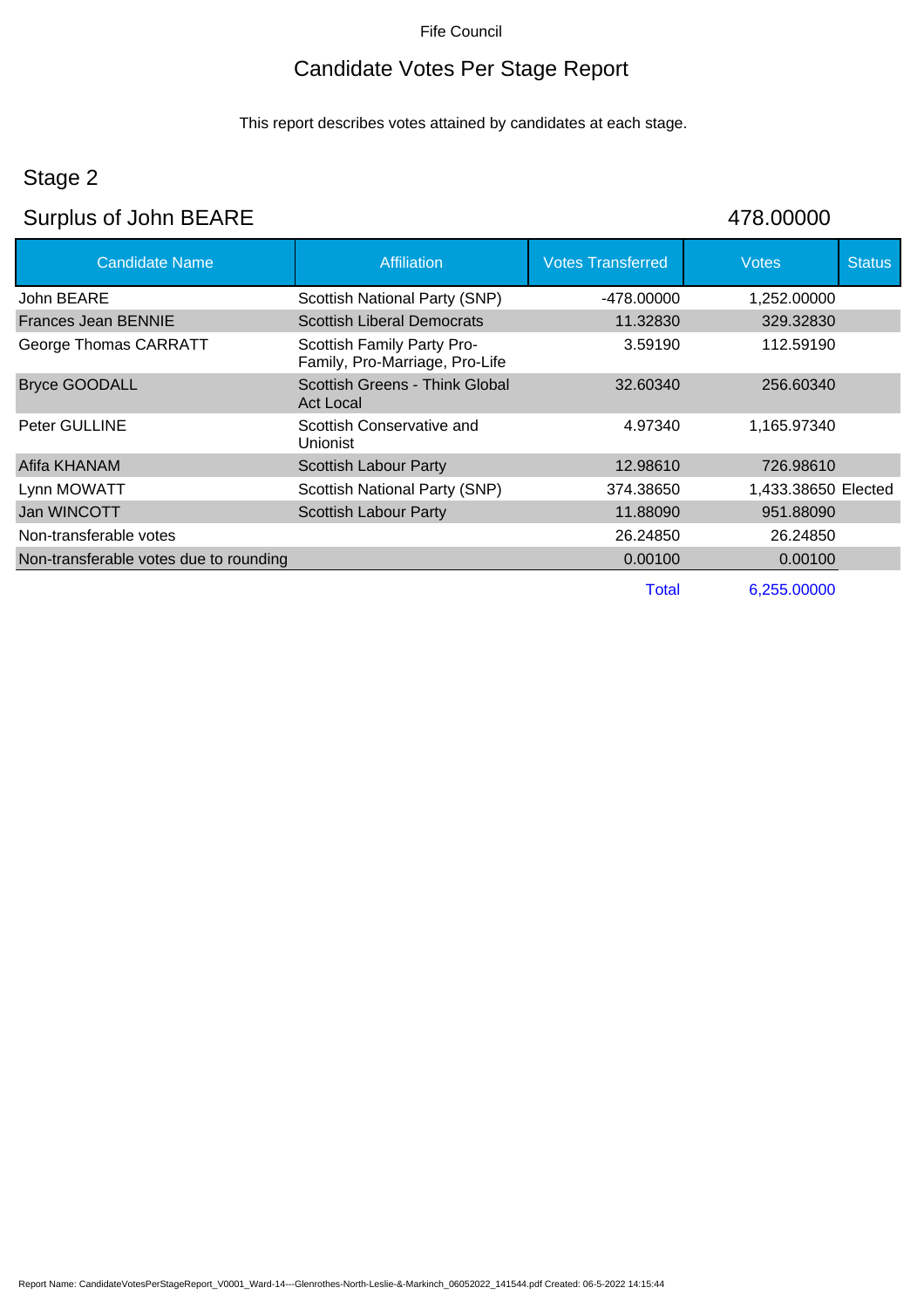# Candidate Votes Per Stage Report

This report describes votes attained by candidates at each stage.

#### Stage 3

# Surplus of Lynn MOWATT 181.38650

| <b>Candidate Name</b>                  | <b>Affiliation</b>                                           | <b>Votes Transferred</b> | <b>Votes</b> | <b>Status</b> |
|----------------------------------------|--------------------------------------------------------------|--------------------------|--------------|---------------|
| John BEARE                             | Scottish National Party (SNP)                                | 0.00000                  | 1,252.00000  |               |
| Frances Jean BENNIE                    | <b>Scottish Liberal Democrats</b>                            | 9.11392                  | 338.44222    |               |
| George Thomas CARRATT                  | Scottish Family Party Pro-<br>Family, Pro-Marriage, Pro-Life | 5.20296                  | 117.79486    |               |
| <b>Bryce GOODALL</b>                   | Scottish Greens - Think Global<br><b>Act Local</b>           | 63.57210                 | 320.17550    |               |
| <b>Peter GULLINE</b>                   | Scottish Conservative and<br><b>Unionist</b>                 | 2.41414                  | 1,168.38754  |               |
| Afifa KHANAM                           | Scottish Labour Party                                        | 10.12282                 | 737.10892    |               |
| Lynn MOWATT                            | Scottish National Party (SNP)                                | -181.38650               | 1,252.00000  |               |
| Jan WINCOTT                            | <b>Scottish Labour Party</b>                                 | 21.12990                 | 973.01080    |               |
| Non-transferable votes                 |                                                              | 69.82082                 | 96.07032     |               |
| Non-transferable votes due to rounding |                                                              | 0.00984                  | 0.00984      |               |
|                                        |                                                              | Total                    | 6,255.00000  |               |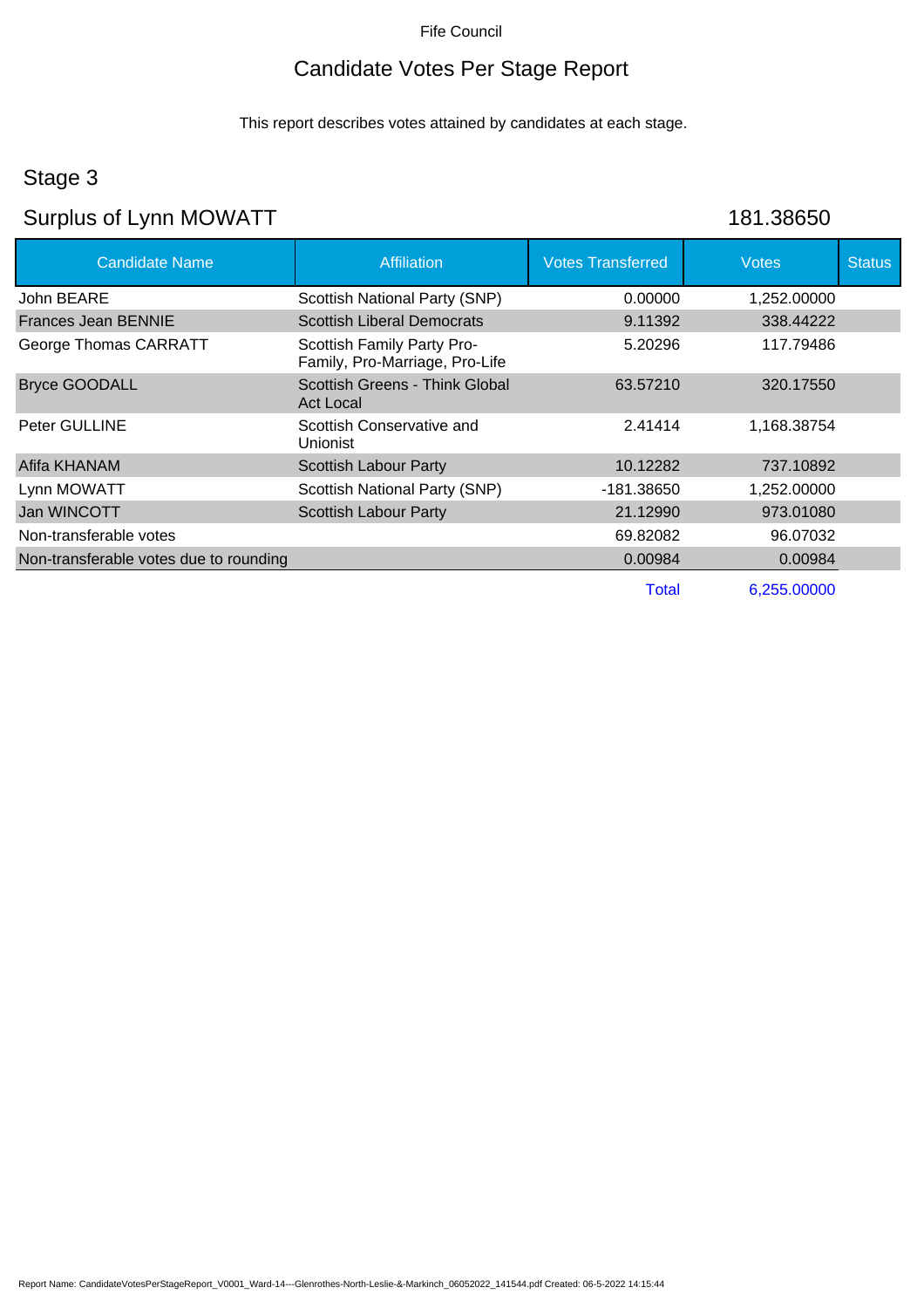# Candidate Votes Per Stage Report

This report describes votes attained by candidates at each stage.

#### Stage 4

# Exclusion of George Thomas CARRATT 117.79486

| <b>Candidate Name</b>                  | <b>Affiliation</b>                                           | <b>Votes Transferred</b> | Votes       | <b>Status</b> |
|----------------------------------------|--------------------------------------------------------------|--------------------------|-------------|---------------|
| John BEARE                             | Scottish National Party (SNP)                                | 0.00000                  | 1,252.00000 |               |
| Frances Jean BENNIE                    | <b>Scottish Liberal Democrats</b>                            | 12.78402                 | 351.22624   |               |
| George Thomas CARRATT                  | Scottish Family Party Pro-<br>Family, Pro-Marriage, Pro-Life | -117.79486               | 0.00000     |               |
| <b>Bryce GOODALL</b>                   | Scottish Greens - Think Global<br>Act Local                  | 22.24958                 | 342.42508   |               |
| <b>Peter GULLINE</b>                   | Scottish Conservative and<br>Unionist                        | 29.93222                 | 1,198.31976 |               |
| Afifa KHANAM                           | <b>Scottish Labour Party</b>                                 | 10.43780                 | 747.54672   |               |
| Lynn MOWATT                            | Scottish National Party (SNP)                                | 0.00000                  | 1,252.00000 |               |
| Jan WINCOTT                            | <b>Scottish Labour Party</b>                                 | 11.43780                 | 984.44860   |               |
| Non-transferable votes                 |                                                              | 30.95344                 | 127.03360   |               |
| Non-transferable votes due to rounding |                                                              | 0.00000                  | 0.00000     |               |
|                                        |                                                              | Total                    | 6,255.00000 |               |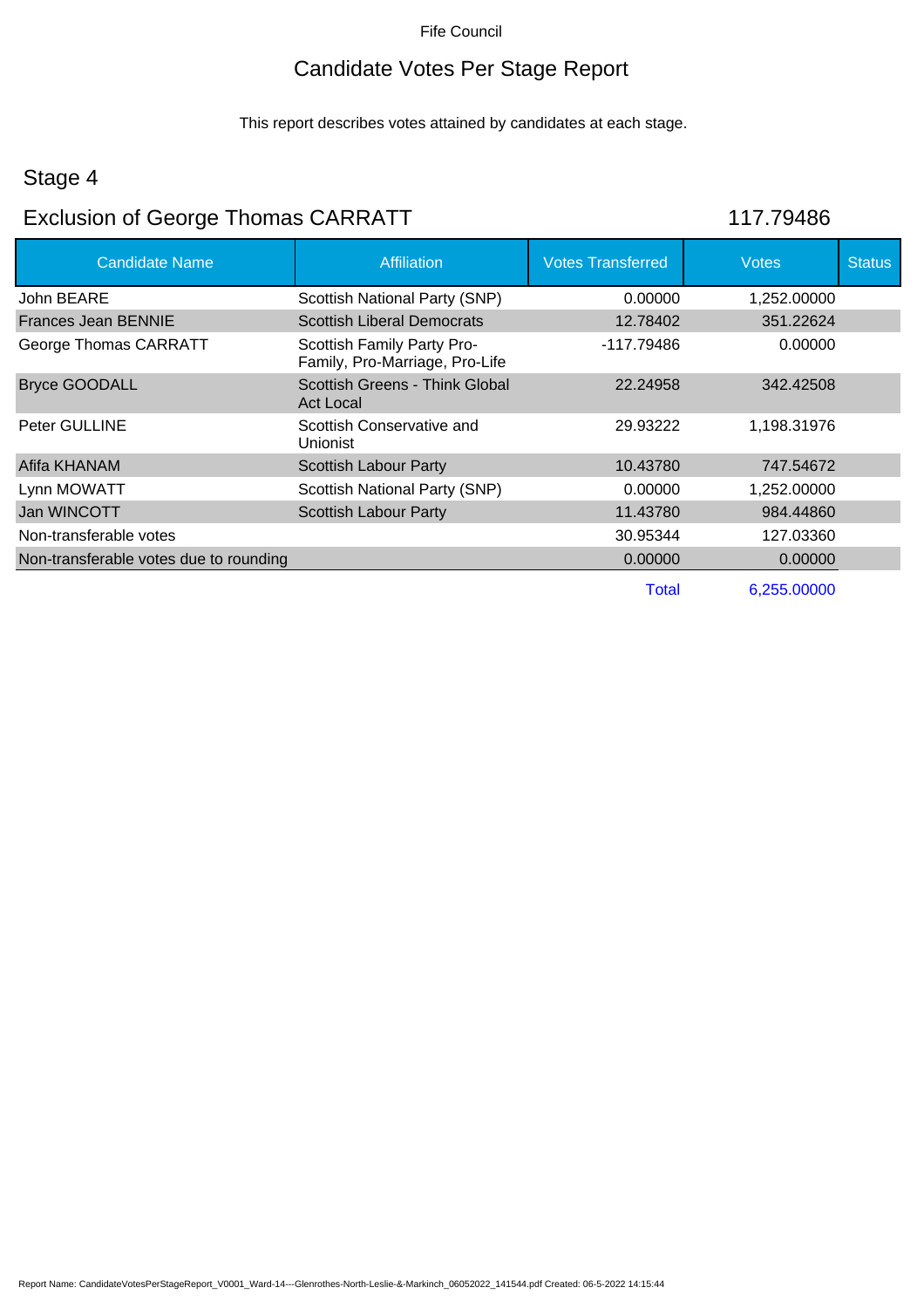# Candidate Votes Per Stage Report

This report describes votes attained by candidates at each stage.

#### Stage 5

# Exclusion of Bryce GOODALL 342.42508

| <b>Candidate Name</b>                  | <b>Affiliation</b>                                           | <b>Votes Transferred</b> | <b>Votes</b> | <b>Status</b> |
|----------------------------------------|--------------------------------------------------------------|--------------------------|--------------|---------------|
| John BEARE                             | Scottish National Party (SNP)                                | 0.00000                  | 1,252.00000  |               |
| Frances Jean BENNIE                    | <b>Scottish Liberal Democrats</b>                            | 70.79212                 | 422.01836    |               |
| George Thomas CARRATT                  | Scottish Family Party Pro-<br>Family, Pro-Marriage, Pro-Life | 0.00000                  | 0.00000      |               |
| <b>Bryce GOODALL</b>                   | Scottish Greens - Think Global<br>Act Local                  | $-342.42508$             | 0.00000      |               |
| <b>Peter GULLINE</b>                   | Scottish Conservative and<br><b>Unionist</b>                 | 5.58938                  | 1.203.90914  |               |
| Afifa KHANAM                           | Scottish Labour Party                                        | 58.50644                 | 806.05316    |               |
| Lynn MOWATT                            | Scottish National Party (SNP)                                | 0.00000                  | 1,252.00000  |               |
| Jan WINCOTT                            | <b>Scottish Labour Party</b>                                 | 41.65898                 | 1,026.10758  |               |
| Non-transferable votes                 |                                                              | 165.87816                | 292.91176    |               |
| Non-transferable votes due to rounding |                                                              | 0.00000                  | 0.00000      |               |
|                                        |                                                              | Total                    | 6,255.00000  |               |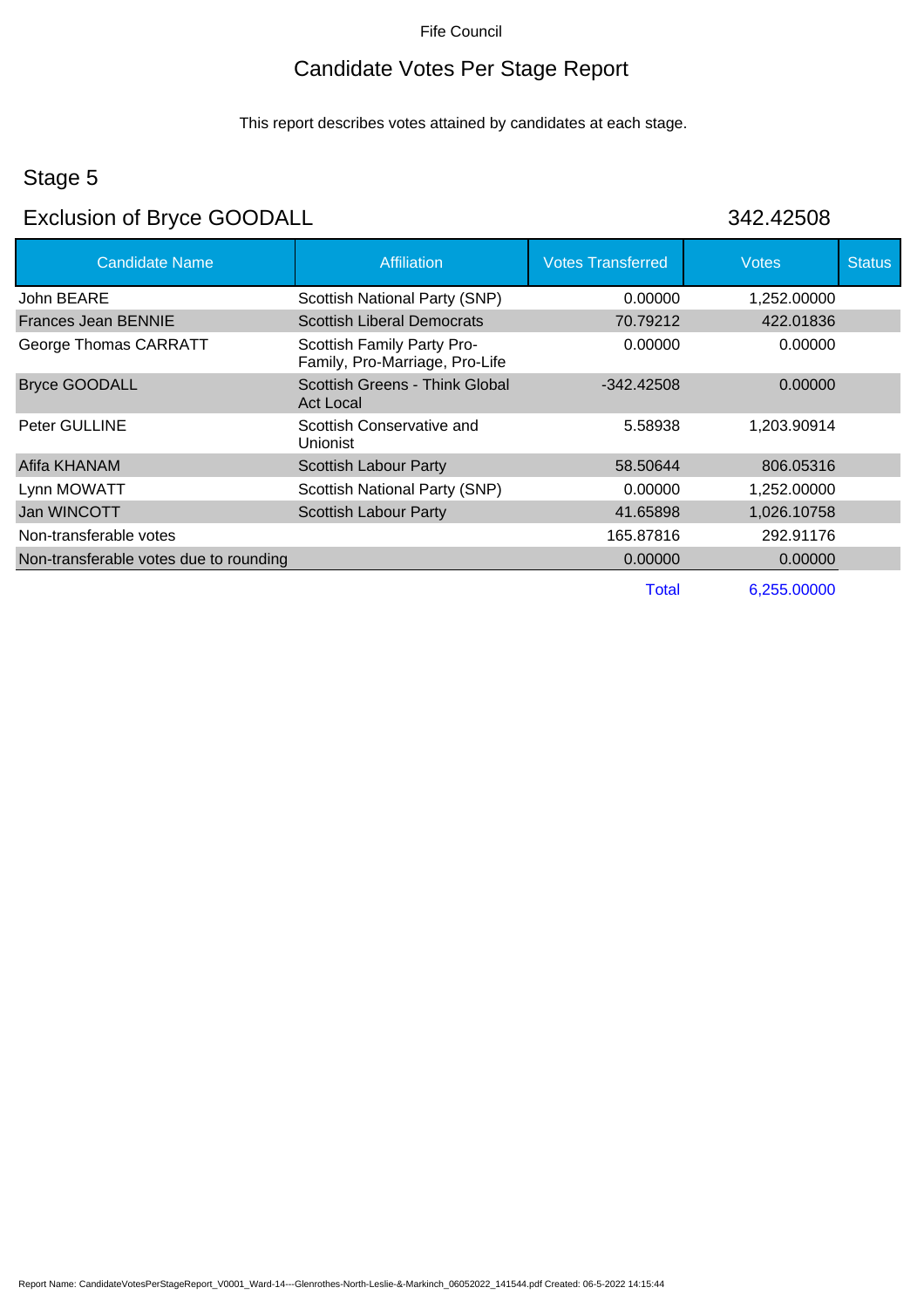# Candidate Votes Per Stage Report

This report describes votes attained by candidates at each stage.

# Stage 6

#### Exclusion of Frances Jean BENNIE 422.01836

| <b>Candidate Name</b>                  | <b>Affiliation</b>                                           | <b>Votes Transferred</b> | <b>Votes</b>        | <b>Status</b> |
|----------------------------------------|--------------------------------------------------------------|--------------------------|---------------------|---------------|
| John BEARE                             | Scottish National Party (SNP)                                | 0.00000                  | 1,252.00000         |               |
| Frances Jean BENNIE                    | <b>Scottish Liberal Democrats</b>                            | -422.01836               | 0.00000             |               |
| George Thomas CARRATT                  | Scottish Family Party Pro-<br>Family, Pro-Marriage, Pro-Life | 0.00000                  | 0.00000             |               |
| <b>Bryce GOODALL</b>                   | Scottish Greens - Think Global<br>Act Local                  | 0.00000                  | 0.00000             |               |
| <b>Peter GULLINE</b>                   | Scottish Conservative and<br>Unionist                        | 92.90336                 | 1,296.81250 Elected |               |
| Afifa KHANAM                           | Scottish Labour Party                                        | 100.87200                | 906.92516           |               |
| Lynn MOWATT                            | Scottish National Party (SNP)                                | 0.00000                  | 1,252.00000         |               |
| Jan WINCOTT                            | <b>Scottish Labour Party</b>                                 | 80.19154                 | 1,106.29912         |               |
| Non-transferable votes                 |                                                              | 148.05146                | 440.96322           |               |
| Non-transferable votes due to rounding |                                                              | 0.00000                  | 0.00000             |               |
|                                        |                                                              | Total                    | 6,255.00000         |               |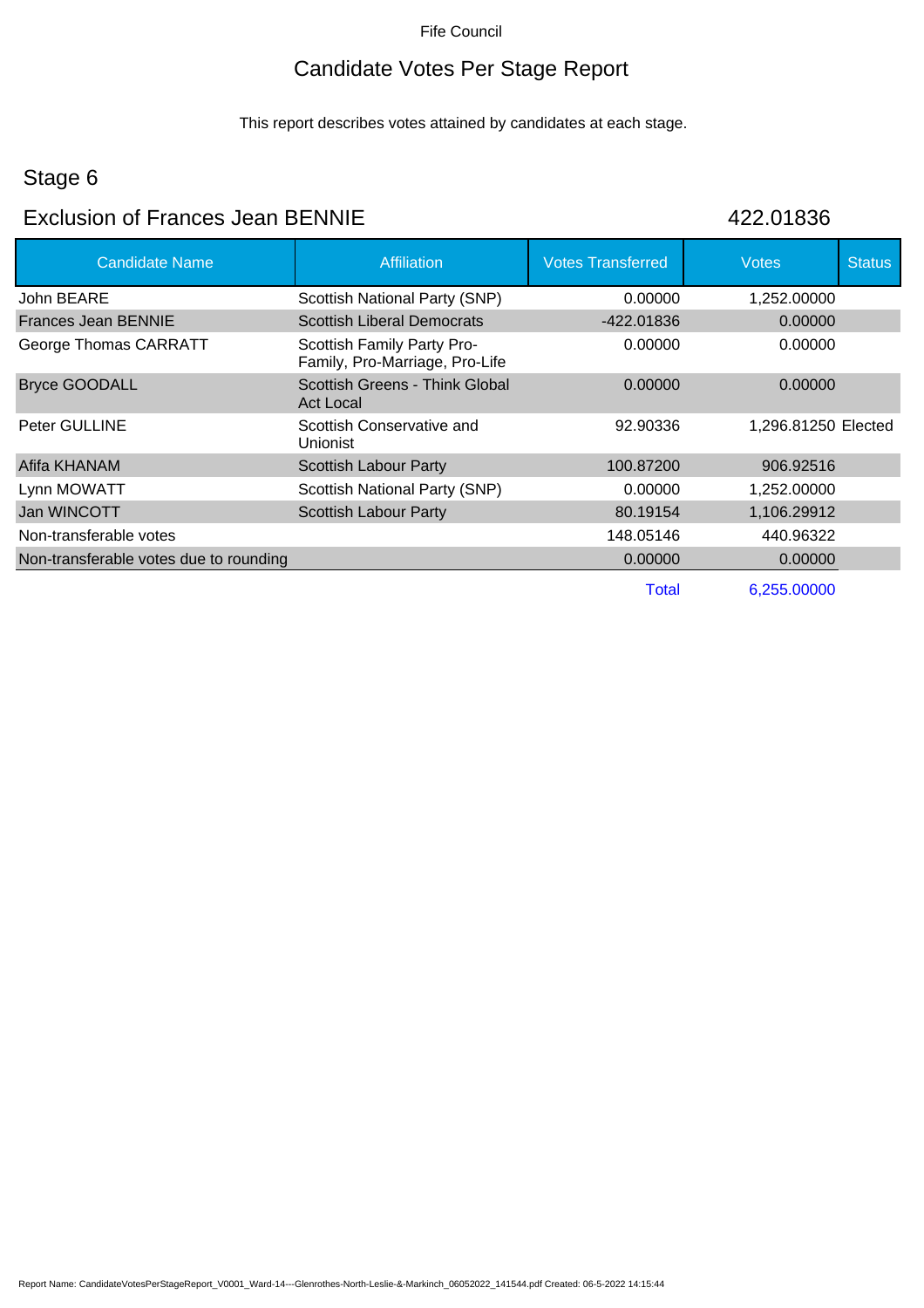# Candidate Votes Per Stage Report

This report describes votes attained by candidates at each stage.

# Stage 7

# Surplus of Peter GULLINE 44.81250

| <b>Candidate Name</b>                  | <b>Affiliation</b>                                           | <b>Votes Transferred</b> | Votes       | <b>Status</b> |
|----------------------------------------|--------------------------------------------------------------|--------------------------|-------------|---------------|
| John BEARE                             | Scottish National Party (SNP)                                | 0.00000                  | 1,252.00000 |               |
| Frances Jean BENNIE                    | <b>Scottish Liberal Democrats</b>                            | 0.00000                  | 0.00000     |               |
| George Thomas CARRATT                  | Scottish Family Party Pro-<br>Family, Pro-Marriage, Pro-Life | 0.00000                  | 0.00000     |               |
| <b>Bryce GOODALL</b>                   | Scottish Greens - Think Global<br>Act Local                  | 0.00000                  | 0.00000     |               |
| <b>Peter GULLINE</b>                   | Scottish Conservative and<br>Unionist                        | -44.81250                | 1.252.00000 |               |
| Afifa KHANAM                           | <b>Scottish Labour Party</b>                                 | 10.09905                 | 917.02421   |               |
| Lynn MOWATT                            | Scottish National Party (SNP)                                | 0.00000                  | 1,252.00000 |               |
| Jan WINCOTT                            | <b>Scottish Labour Party</b>                                 | 11.99807                 | 1,118.29719 |               |
| Non-transferable votes                 |                                                              | 22.70726                 | 463.67048   |               |
| Non-transferable votes due to rounding |                                                              | 0.00812                  | 0.00812     |               |
|                                        |                                                              | Total                    | 6,255.00000 |               |